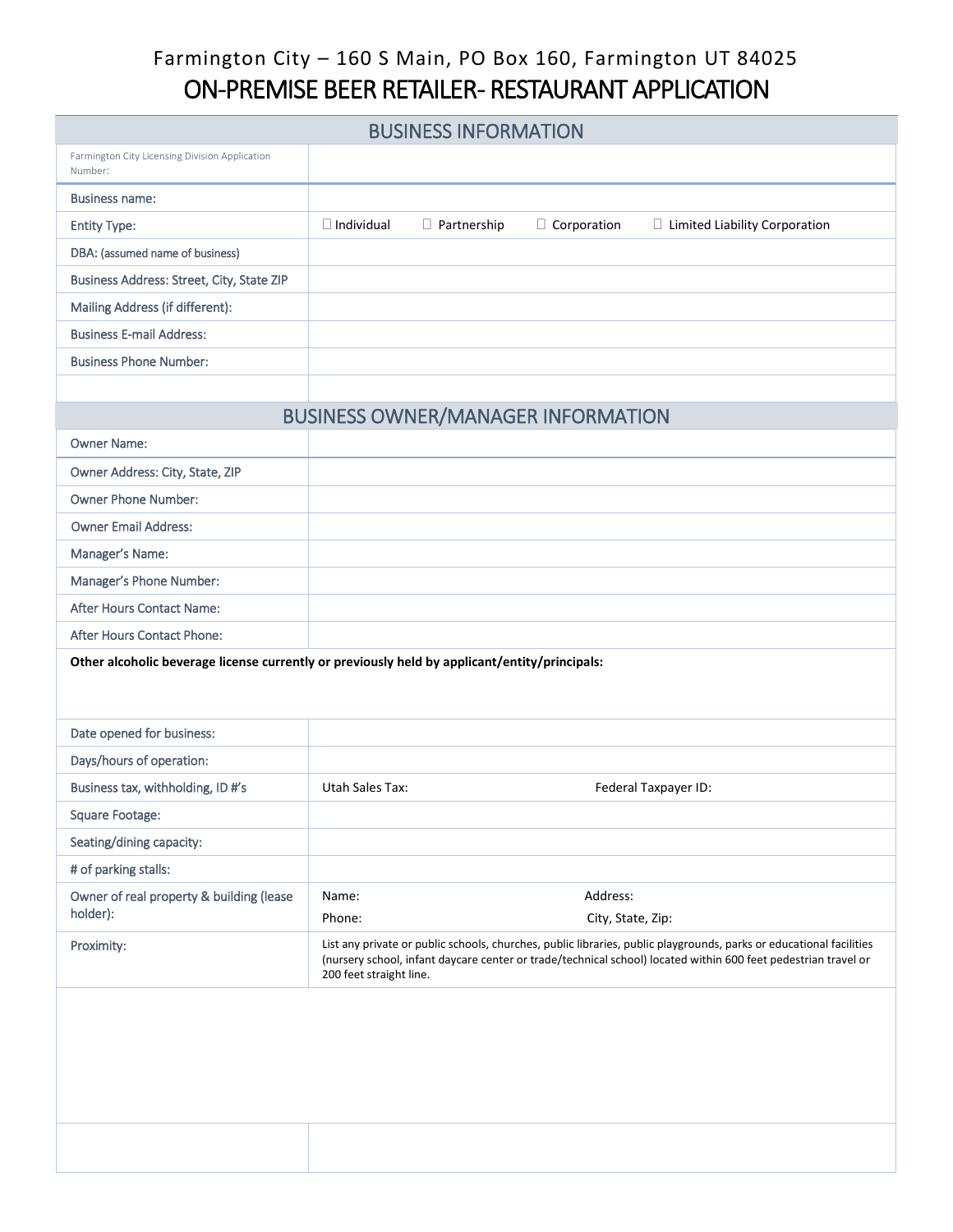Ownership / Management: List individuals; managers; partners; corporate officers; any stockholder owning 20% of the corporation; employees appointed to manage or direct operations

| A criminal history background check must be submitted on each person listed. See instructions for list of documents required. US Citizen - if "no" provide |
|------------------------------------------------------------------------------------------------------------------------------------------------------------|
| residency status in Section "Residency Status" below. Use additional sheets if necessary.                                                                  |

| <b>NAME</b> | <b>COMPLETE HOME</b><br><b>ADDRESS</b><br>(include city, state, zip<br>code) | <b>POSITION</b><br>(Social Security Number) | <b>BIRTH DATE</b> | <b>PERCENT</b><br><b>OWNED</b> | <b>US CITIZEN</b><br>Y/N |
|-------------|------------------------------------------------------------------------------|---------------------------------------------|-------------------|--------------------------------|--------------------------|
|             |                                                                              |                                             |                   |                                |                          |
|             |                                                                              |                                             |                   |                                |                          |
|             |                                                                              |                                             |                   |                                |                          |
|             |                                                                              |                                             |                   |                                |                          |
|             |                                                                              |                                             |                   |                                |                          |
|             |                                                                              |                                             |                   |                                |                          |

| Residency Status: (list and attach proof of residency status for all individuals from "Ownership/Management" section, who are NOT US |  |  |
|--------------------------------------------------------------------------------------------------------------------------------------|--|--|
| <b>Citizens</b>                                                                                                                      |  |  |

*Criminal Offenses***: (list all criminal offenses other than minor traffic offenses of which you or any person listed in "Ownership/Management" section have been convicted or pending criminal charges (name criminal offense, date of conviction – use additional sheets if necessary)**

### LICENSE FEES

| If mailing in a check, please make check payable to Farmington City                           |                 |  |  |
|-----------------------------------------------------------------------------------------------|-----------------|--|--|
| Beer License Fee:                                                                             | $\Box$ \$300.00 |  |  |
| Small Commercial Business License Fee:<br>(under 10,000 sq. ft. including outdoor sales area) | $\Box$ \$125.00 |  |  |
| Medium Commercial Business License Fee:<br>(10,000 to 40,000 sq. ft. including outdoor area)  | $\Box$ \$200.00 |  |  |
| Large Commercial Business License Fee:<br>(over 40,000 sq. ft. including outdoor sales area)  | $\Box$ \$300.00 |  |  |
|                                                                                               |                 |  |  |

#### AGREEMENT

Applicant qualification requirements for the issuance of a beer license from the City shall be the same as the applicant requirements set forth in Utah Code Ann. 32B-1-304, as amended, regarding applicant requirements for the issuance of a State license. The City shall not issue a beer license to any person who has been convicted of any of the crimes enumerated therein or fails to meet the qualifications set forth by ordinance. The City may immediately suspend or revoke a beer license in accordance with the provision, procedures and grounds set forth in Section 32B-1-304, as amended. All applicants for a beer license shall also meet the age restrictions set forth in Utah Code Ann. 32B-1-304, as amended, prohibiting the issuance of a license to a minor

*By Signing below, the applicant attests that the information contained in this application is true and correct.*

| <b>SIGNATURES</b>                          |  |    |  |    |  |
|--------------------------------------------|--|----|--|----|--|
| <b>Authorized Signature:</b>               |  |    |  |    |  |
| Date:                                      |  |    |  |    |  |
| Applicant/Owner of Business:               |  |    |  |    |  |
| Title/Position:                            |  |    |  |    |  |
| State of<br>County of                      |  |    |  |    |  |
| Subscribed and sworn before me this day __ |  | 0f |  | 20 |  |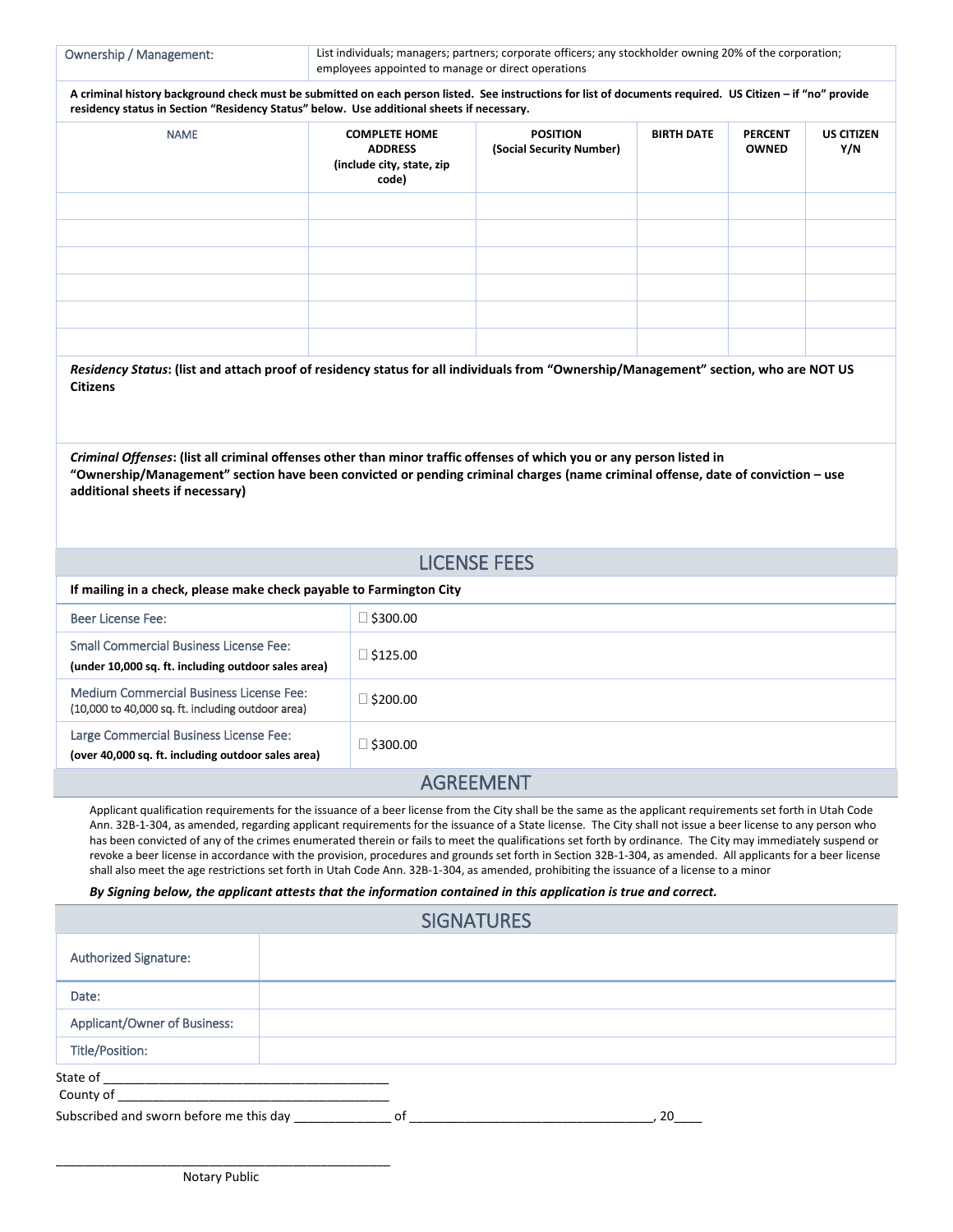## ON-PREMISE BEER RETAILER- RESTAURANT RIGHT TO ENTER PREMISES

| AUTHORITY: Farmington City Municipal Code 6-05-040 (h)(3)                                                                                                                             |                                                                                                                                         |  |  |  |
|---------------------------------------------------------------------------------------------------------------------------------------------------------------------------------------|-----------------------------------------------------------------------------------------------------------------------------------------|--|--|--|
| enter the premises of the licensee.                                                                                                                                                   | Licensee shall permit any authorized representative of the Commission, City, Law enforcement or health department unrestricted right to |  |  |  |
| <b>Applicant Entity or Business Owner:</b>                                                                                                                                            |                                                                                                                                         |  |  |  |
| Hereby grants it consent to any authorized representative of the Commission, City law enforcements or health department unrestricted<br>right to enter the premises of the following: |                                                                                                                                         |  |  |  |
| Business Name (DBA):                                                                                                                                                                  |                                                                                                                                         |  |  |  |
| Business Address: City, State ZIP                                                                                                                                                     |                                                                                                                                         |  |  |  |

| <b>SIGNATURES</b>     |  |  |  |  |
|-----------------------|--|--|--|--|
| Authorized Signature: |  |  |  |  |
| Date:                 |  |  |  |  |
| Name/Title:           |  |  |  |  |
|                       |  |  |  |  |